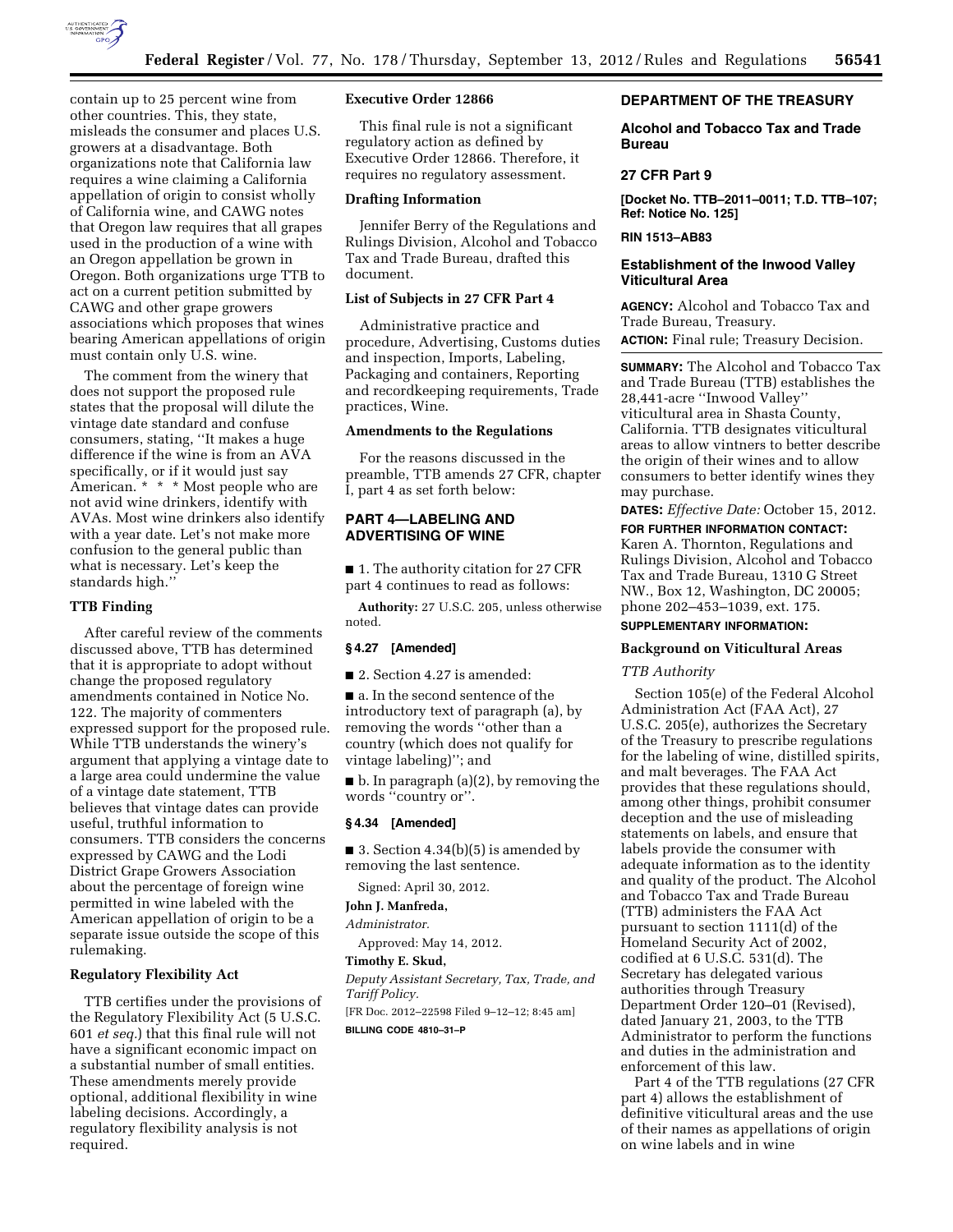advertisements. Part 9 of the TTB regulations (27 CFR part 9) sets forth standards for the preparation and submission of petitions for the establishment or modification of American viticultural areas and lists the approved American viticultural areas.

#### *Definition*

Section 4.25(e)(1)(i) of the TTB regulations (27 CFR 4.25(e)(1)(i)) defines a viticultural area for American wine as a delimited grape-growing region having distinguishing features as described in part 9 of the regulations and a name and a delineated boundary as established in part 9 of the regulations. These designations allow vintners and consumers to attribute a given quality, reputation, or other characteristic of a wine made from grapes grown in an area to its geographic origin. The establishment of viticultural areas allows vintners to describe more accurately the origin of their wines to consumers and helps consumers to identify wines they may purchase. Establishment of a viticultural area is neither an approval nor an endorsement by TTB of the wine produced in that area.

#### *Requirements*

Section 4.25(e)(2) of the TTB regulations outlines the procedure for proposing an American viticultural area and provides that any interested party may petition TTB to establish a grapegrowing region as a viticultural area. Section 9.12 of the TTB regulations (27 CFR 9.12) prescribes standards for petitions for the establishment or modification of American viticultural areas. Such petitions must include the following:

• Evidence that the area within the proposed viticultural area boundary is nationally or locally known by the viticultural area name specified in the petition;

• An explanation of the basis for defining the boundary of the proposed viticultural area;

• A narrative description of the features of the proposed viticultural area that affect viticulture, such as climate, geology, soils, physical features, and elevation, that make it distinctive and distinguish it from adjacent areas outside the viticultural area boundary;

• A copy of the appropriate United States Geological Survey (USGS) map(s) showing the location of the proposed viticultural area, with the boundary of the proposed viticultural area clearly drawn thereon; and

• A detailed narrative description of the proposed viticultural area boundary based on USGS map markings.

# **Inwood Valley Petition**

TTB received a petition from consulting geographer Patrick Shabram, on behalf of himself and Anselmo Vineyards of Inwood Valley, California, proposing the establishment of the ''Inwood Valley'' American viticultural area. The original petition proposed a viticultural area containing approximately 32,647 acres, with 60 acres on 4 commercially-producing vineyards and 14 acres planned for further viticultural development. After reviewing the original petition, TTB suggested to the petitioner that the boundary of the proposed viticultural area be modified in order to conform to the requirements of § 9.12 of the TTB regulations (27 CFR 9.12), which requires a petitioned-for viticultural area to be an area in which viticulture exists and to contain features distinguishable from the surrounding area. Acting on this request, Patrick Shabram, the consulting geographer who submitted the original petition on behalf of Anselmo Vineyards, submitted an addendum to the petition, proposing a modified boundary that used lines drawn between identifiable features on the USGS maps to approximate the limits of the distinguishing soil types of the proposed viticultural area and to exclude portions of the proposed viticultural area that do not contain viticulture. The proposed modifications reduced the size of the proposed viticultural area to 28,298 acres and were not intended to affect any grape growers located within the originally petitioned-for viticultural area.

The proposed Inwood Valley viticultural area, located in rural, southern Shasta County in north-central California, does not overlap, or otherwise involve, any existing or proposed viticultural areas.

### **Notice of Proposed Rulemaking and Comments Received**

TTB published Notice No. 125 in the **Federal Register** on December 5, 2011 (76 FR 75830), proposing to establish the Inwood Valley viticultural area, based on the modified boundary as discussed above. In the notice, TTB summarized the evidence from the petition regarding the name, boundary, and distinguishing features for the proposed viticultural area. The distinguishing features of the proposed viticultural area include geology, topography, climate, native vegetation, and soil. The notice also included a comparison of the distinguishing features to the surrounding area. For a description of the evidence relating to the name, boundary, and distinguishing features of the proposed viticultural area, see Notice No. 125.

In Notice No. 125, TTB solicited comments on the accuracy of the name, boundary, climactic, and other required information submitted in support of the petition. The comment period closed on February 3, 2012.

During the comment period, TTB received four comments in response to Notice No. 125. The commenters included two self-identified wine industry members and two commenters who did not list any affiliation. Three of the comments support the establishment of the proposed Inwood Valley viticultural area. TTB also received one comment outside of the comment period, as discussed later in this section.

One of the three supporting comments, comment 2, also states that the main purpose of the American viticultural area program is not to provide more information to consumers, but instead to boost the local economy and provide vintners with a more competitive advantage in the marketplace. TTB notes that its regulations regarding the approval of American viticultural areas and their use on labels are intended to ensure that such statements provide adequate information about the identity and origin of the product and are not misleading. Whether or not, and to what extent, there is any economic benefit from the approval of a viticultural area is not a factor that TTB considers in determining whether or not to approve a petition for a viticultural area.

The fourth comment objects to the proposed ''Inwood Valley'' name, stating that people do not correlate the name ''Inwood'' with Northern California, and that the word ''valley'' is ''nongeographical.'' Rather, the comment contends that the word ''valley'' is often used as a marketing tool to promote the idea of nature and fresh produce, and that making the name ''Inwood Valley'' viticulturally significant would prohibit wine bottlers outside the proposed viticultural area that currently use the name ''Inwood'' on their labels from later adding ''valley'' to their labels or brand name if they believed it would be in their best marketing interest to do so. The comment cites Inwood Estates Vineyard and Winery in Dallas, Texas, as an example of a winery that would be prohibited from adding ''valley'' to its name if ''Inwood Valley'' becomes a term of viticultural significance. The commenter did not claim any association with Inwood Estates Vineyard and Winery and did not comment on any other aspect of the petition.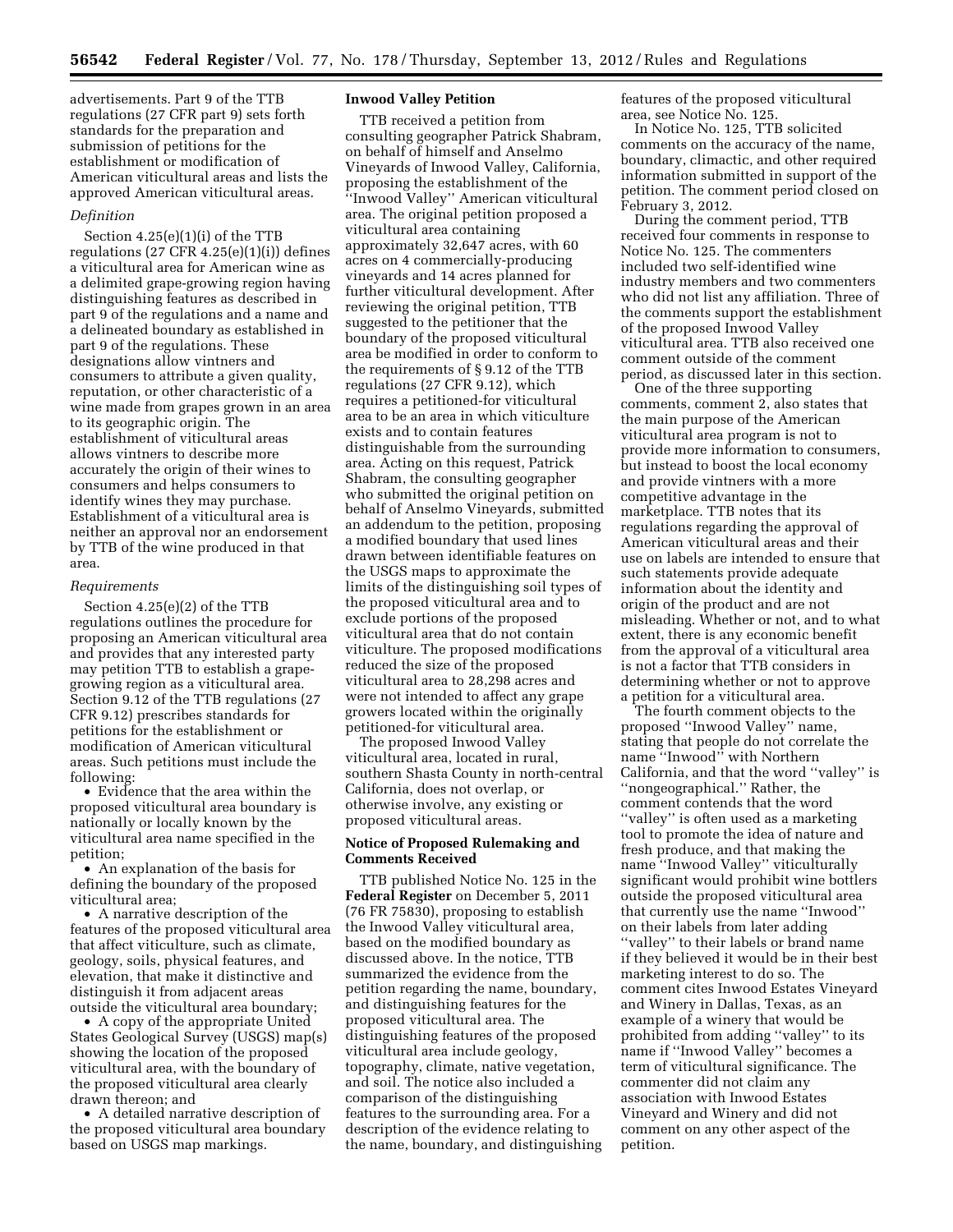Section 9.12(a)(1) of the TTB regulations requires that the area within the proposed viticultural area ''must be nationally or locally known by the name specified in the petition.'' As stated in Notice No. 125, TTB has determined the name evidence submitted by the petitioner shows that the region within the proposed viticultural area is known locally as ''Inwood Valley.'' The evidence provided with the petition indicates that local residents and businesses within the proposed viticultural area use the name ''Inwood Valley,'' and that the name ''Inwood Valley'' accurately describes the region in which the proposed viticultural area is located. TTB further adds that ''Inwood,'' by itself, is not recognized as having viticultural significance, and that the word ''valley'' is commonly used in American viticultural area names; there are 40 American viticultural area names containing the word ''valley'' in California alone.

TTB is not aware of any current label holder that will be adversely affected by the establishment of the Inwood Valley viticultural area and the designation of the full name ''Inwood Valley'' as a term of viticultural significance. Such establishment also will not affect any current or future label holders using the word ''Inwood,'' standing alone, on wine labels. For example, the ability of Inwood Estates Vineyard and Winery to use ''Inwood Estates'' or ''Inwood Winery'' on a wine label would not be affected by the publication of this final rule. With regard to the restriction on the use of the term ''Inwood Valley'' on future labels, TTB specifically noted in Notice No. 125 that any current or future label holder wishing to use the term on a wine label must ensure that the wine meets the eligibility requirements for the appellation.

After the close of the comment period, TTB received a comment from a vineyard owner requesting that the southern boundary of the proposed viticultural area be modified in order to include his vineyard. The commenter stated that his vineyard was within the boundary of the viticultural area as originally proposed in the petition, and that he became aware of the boundary line modification and the resultant exclusion of his vineyard only after the comment period had closed. According to the vineyard owner, his property is located immediately adjacent to the viticultural area boundary proposed in Notice No. 125 and currently has 2.5 acres of planted vineyards, with 4 more acres of vineyards planned in the near future. After being informed of the commenter's request, Mr. Shabram sent a letter to TTB acknowledging that the

exclusion of the vineyard was inadvertent and stating that the geographical features of the vineyard are similar to those of the viticultural area proposed in Notice No. 125.

TTB notes that, as stated in Notice No. 125, the proposed boundary was based on marked features on USGS maps that approximately follow the distinguishing features of elevation and soil types. TTB believes a slight modification to the boundary to include the vineyard at issue is consistent with the distinguishing features evidence submitted with the petition and discussed in Notice No. 125. Also, although the comment period had already closed when the comment was received, TTB specifically noted in the proposed rule its interest in comments relating to the appropriateness of the proposed boundary.

Accordingly, given the circumstances of the exclusion of the commenter's vineyard from the proposed viticultural area and the potential impact of the rulemaking on the commenter, TTB concludes that the boundary should be modified so that the additional vineyard is included within the Inwood Valley viticultural area. Mr. Shabram provided TTB with the modifications to the boundary description based on markings appearing on the applicable USGS maps, and the letters from the vineyard owner and Mr. Shabram are included in the rulemaking docket. The boundary modification adds 143 acres to the Inwood Valley viticultural area, for a total of 28,441 acres, with approximately 62.5 acres dedicated to 5 commercially-producing vineyards.

#### **TTB Determination**

After careful review of the petition and the comments received, TTB finds that the evidence provided by the petitioner supports the establishment of the 28,441-acre Inwood Valley viticultural area as proposed in Notice No. 125 and modified by the alteration to the boundary description discussed below. Accordingly, under the authority of the FAA Act, section 1111(d) of the Homeland Security Act of 2002, and part 4 of the TTB regulations, TTB establishes the ''Inwood Valley'' viticultural area in Shasta County, California, effective 30 days from the publication date of this document.

#### *Boundary Description*

See the narrative boundary description of the viticultural area in the regulatory text published at the end of this final rule. Paragraphs (c)(17) and (18) of the final boundary description of the viticultural area differ from the description in the proposed rule,

consistent with the modification of the southern portion of the boundary line discussed above. In addition, TTB clarified the wording of other boundary descriptions within paragraph (c) but the location of the boundary as described in those sections did not change from that proposed in Notice No. 125.

### *Maps*

The petitioner provided the required maps, and TTB lists them below in the regulatory text.

### **Impact on Current Wine Labels**

Part 4 of the TTB regulations prohibits any label reference on a wine that indicates or implies an origin other than the wine's true place of origin. With the establishment of this viticultural area, its name, ''Inwood Valley,'' is recognized as a name of viticultural significance under 27 CFR 4.39(i)(3). The text of the new regulation clarifies this point. Once this final rule becomes effective, wine bottlers using ''Inwood Valley'' in a brand name, including a trademark, or in another label reference as to the origin of the wine, will have to ensure that the product is eligible to use the viticultural area name as an appellation of origin.

For a wine to be labeled with a viticultural area name or with a brand name that includes a viticultural area name or other term identified as being viticulturally significant in part 9 of the TTB regulations, at least 85 percent of the wine must be derived from grapes grown within the area represented by that name or other term, and the wine must meet the other conditions listed in 27 CFR 4.25(e)(3). If the wine is not eligible for labeling with the viticultural area name or other viticulturally significant term and that name or term appears in the brand name, then the label is not in compliance and the bottler must change the brand name and obtain approval of a new label. Similarly, if the viticultural area name or other viticulturally significant term appears in another reference on the label in a misleading manner, the bottler would have to obtain approval of a new label.

Different rules apply if a wine has a brand name containing a viticultural area name or other term of viticultural significance that was used as a brand name on a label approved before July 7, 1986. See 27 CFR 4.39(i)(2) for details.

#### **Regulatory Flexibility Act**

TTB certifies that this regulation will not have a significant economic impact on a substantial number of small entities. The regulation imposes no new